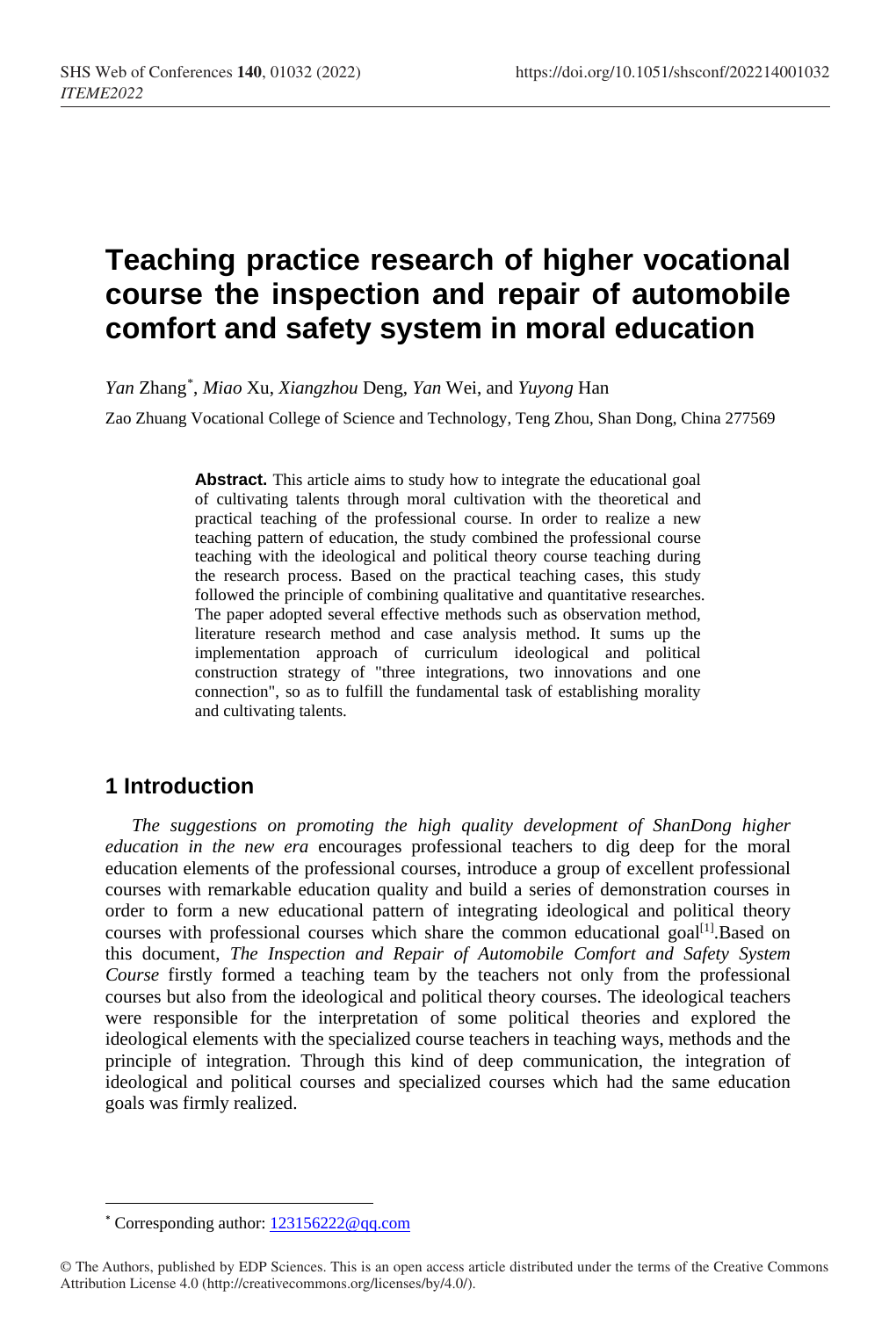## **2 The implementation concept of curriculum ideology and politics**

In the process of the ideological and political course implementation of *Maintenance of Automobile Comfort and Safety System* major in our college, the top-level design was always centered on the issues about "what kind of students should we cultivate", "for whom that we cultivate students" and "how should we cultivate them" and we constructed the curriculum from three-dimensional ideological and political lines to establish the implementation concept of Curriculum Ideology and Politics in order to serve the training objectives of the major. According to the characteristics of the course *The Inspection and Repair of Automobile Comfort and Safety System*, the course system called "5321" had been established, which consisted of five content modules, three ideological and political teaching lines, one assessment and evaluation system of virtue and technology, and one students-centered educational fundamentality. Based on this system, the teaching implementation standards of this course were formulated to promote the practical research of course ideological and political teaching centering on the three-dimensional ideological and political educational lines.

## **3 The ideological and political teaching implementation of the course**

Based on the specialty orientation and course objectives, the curriculum team determined the concept, purpose and goal of curriculum ideological and political implementation, and refined the main ideological and political scope of the curriculum. Teaching contents were rearranged and the appropriate ideological and political materials were carefully selected which were integrated with the new media. These methods finally helped to achieve classroom interaction and teaching innovation; At the end of the second year of teaching practice, the ideological and political teaching implementation strategy of the course was been preliminarily formed. Firstly, we integrated the teaching team; Secondly, the teaching contents were rearranged according to the course characteristics and ideological and political teaching objectives. The teaching resources and ideological and political objectives were integrated to extract the core elements of ideological and political education of this course:value guidance, professional ethics, safety awareness and craftsmanship spirit; Furthermore, in order to play a valuable role in the curriculum education better, the ideological and political objectives of the curriculum were decomposed into teaching units, and education materials were collected in accordance with knowledge and skills points. Teachers prepared for the lessons and discussed the classroom teaching design scheme together. Some observation points were set up in teaching implementation, and teaching modes and methods as well as assessment and evaluation methods were innovated. Figure 1 shows the implementation path.

# **4 Design of curriculum ideology and politics**

#### **4.1 Clarify the main line of professional ideology and politics**

The ideological and political goal of this major is to foster virtue and combine morality with skills through education. The aim is to cultivate the high-quality technical and skilled students with moral, intellectual, physical, aesthetic and labor all-round developments who firmly uphold the leadership of the Communist Party of China and the socialist system, fulfill the socialist core values with the spirit of innovation, professionalism, and patriotism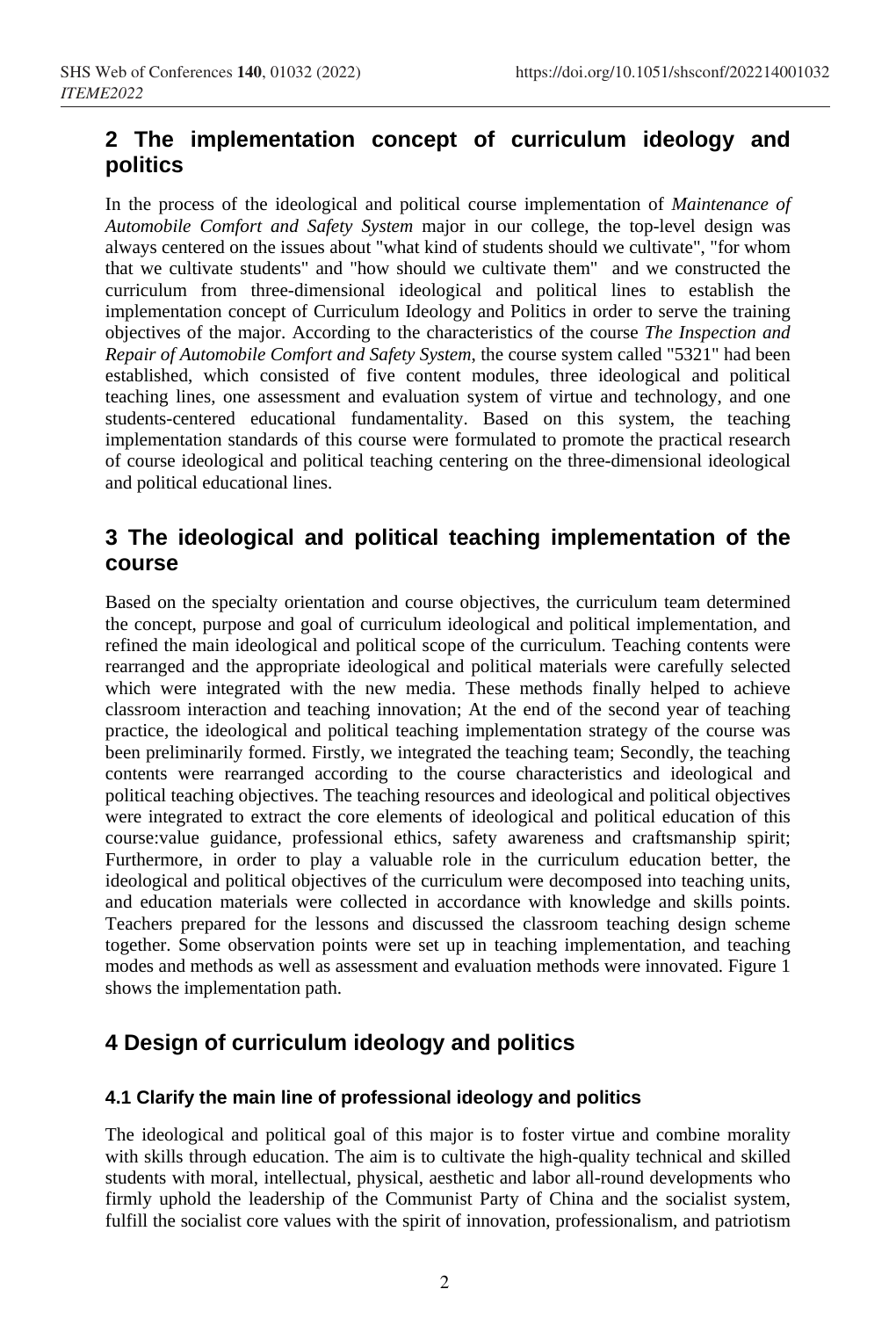and have a correct outlook on the world and life with good moral characters. They could have a certain scientific and cultural level, good humanities accomplishment and grasp the basic knowledge of the automobile structure, automobile fault detection diagnosis and maintenance. Meanwhile they could have the skills of maintaining automotive electrical and mechanical facilities, diagnose and troubleshoot automobile problems as well as having the strong abilities of employment and sustainable development.



**Fig. 1.** Course ideological and political teaching design implementation path.

#### **4.2 Resolve and Establish the main ideological and political line of the curriculum**

According to the characteristics of the course *The Inspection and repair of Automobile Comfort and Safety System*, the ideological and political main line of the curriculum was established, and the implementation of ideological and political teaching of the course was promoted around the three levels: the spirit of The Times, the moral cultivation and the value guidance", so as to realize the synergistic effects of knowledge teaching, ability cultivation and value shaping. Therefore, based on the professional ideological and political goals, the ideological and political main line of this course was clear: promoting the spirit of The Times together with enhancing moral cultivation and practicing core values.

#### **4.3 Explore the ideological and political line of knowledge and skills**

According to the ideological and political main line of the course, the ideological and political elements were deeply explored around the knowledge and skill points to form the ideological and political line of knowledge and skill points. One or two core knowledge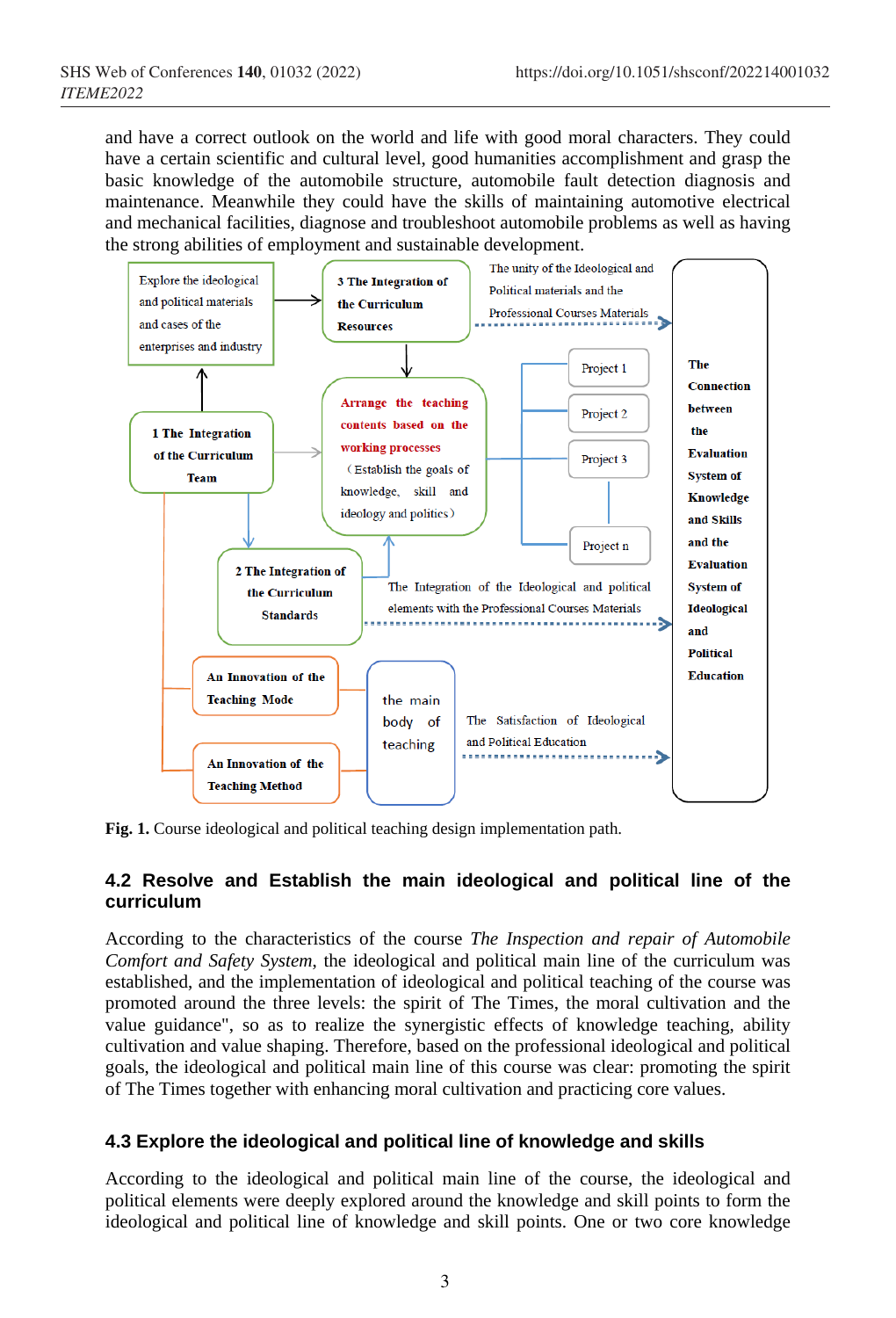points were selected in each task. It appeared in the way of micro project after each knowledge point was refined, and the project managements of knowledge points were realized by raising the ideas, solving and drawing conclusions<sup>[2]</sup>. The moral education points which connected with each other were not repeated or far-fetched, and covered all aspects of students' accomplishments, thus it served for the student-centered humanistic concepts and achieved the effects of educating students with the help of all staff, in all processes and in all aspects.

## **5 Practical strategies of curriculum ideology and politics**

Taking the maintenance of project 3.1 airbag system as an example, teachers integrated teaching contents with innovate teaching modes and methods, and summarized the implementation path of ideological and political teaching of the course.

#### **5.1 The selection of proper teaching contents**

Used the actual work cases in teaching process and students were asked to accomplish the troubleshooting of airbag light on fault and mastered the basic knowledges of airbag and fault inspection and analysis as well as the fault maintenance methods. Based on knowledge requirements, working processes, and the integration of teaching contents, the teaching tasks of this project were divided into three teaching activities: Activity 1: the cognition of airbag system; Activity 2: the confirmation and analysis of the airbag system failure; Activity 3: the fault maintenance of the airbag indicator light.

The cases revolved around the three learning activities. Some relevant knowledge points and the ideological and political elements were deeply explored: The cognition and use of airbag integrated the material of "safety belt, life belt" with the ideological and political elements of "law-abiding and caring for life"; The working process of the airbag system integrated the material of "millisecond difference is related to life and death" with the ideological and political elements of "rigorous learning and people-oriented awareness". Took the case "Non-standard operation would hurt others and yourself" in the course of fault maintenance of the airbag as a case material, and integrated it with the ideological and political elements of "standard process, safe operation". These three activities aimed to foster virtue and combine morality with skill through the comprehensive assessment and evaluation system.

#### **5.2 Teaching implementation process**

The implementation of course teaching was problem-oriented and task-oriented, with the help of digital resources and information means such as the course resource platform, videos, power points, real cases, etc., in order to enhance the interest of learning, highlight teaching priorities, resolve teaching difficulties and achieve teaching objectives. Classroom teaching consisted of three parts: pre-study, classroom guidance and after-class development.

(1) Pre-study: teachers set tasks and students studied independently, made group exploration and did some pre- discussions on the information platform. Thus, the real learning situation was analyzed through exchanging activities on the learning platform.

(2) Classroom guidance: According to the pre-learning feedback before class, teachers sorted out the importance and difficulties of classroom teaching, created actual situations and introduced teaching activities. Taking the airbag indicator troubleshooting task as the carrier, teachers led students to find problems, analyze problems, solve problems and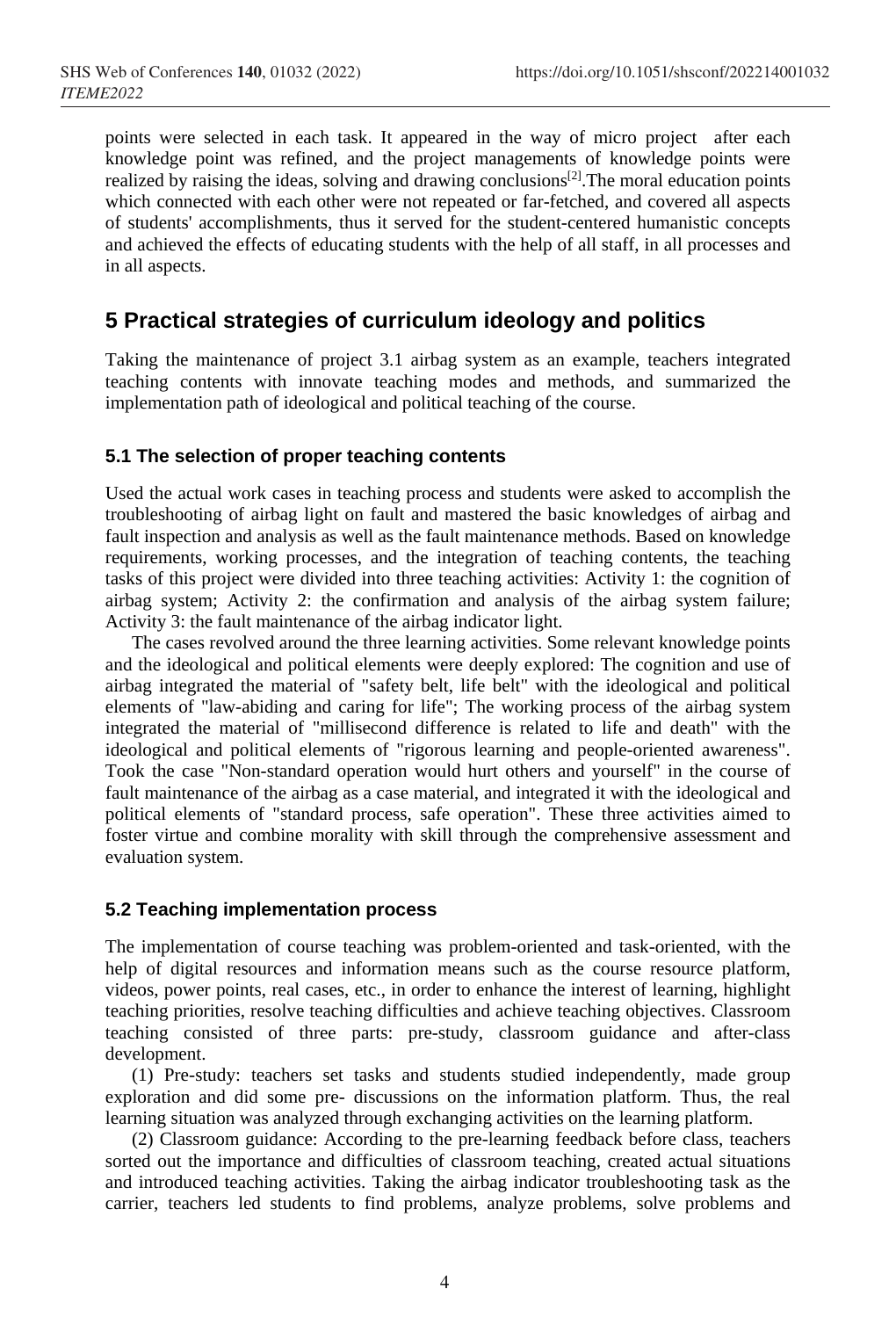explore the new knowledge. The teaching contents were goal-oriented: firstly, teachers asked students to find the "fault light" from the created situation, then put forward that there was a fault in the airbag system, and guided the students to analyze the problems: "What is the airbag system? What does it do? How does it work? What problems will occur in use? Why does it occur? How shall you solve the problem?" Teachers revolved teaching knowledge points according to cognitive rules and then broke through the difficulties one by one. In the process of learning, teachers followed the "student-oriented" principle, and completed the tasks of problem sorting, cause exploration, and summary and evaluation. Integrated the ideological and political elements of " observing disciplines and obeying laws, people-oriented awareness, safety first, rigorous learning" with the needs of the actual work position and finally improved the effectiveness of teaching.

(3) After-school development: improved skills and qualities through learning, summary, reflection, skills competition, and internship to integrate moralities into teaching and education.

#### **5.3 Teaching reflection**

The teachers adopted the teaching methods of "case study+ situational introduction  $+$ problem-oriented + task-driven". Took students as the main body and stimulated students' independent inquiry and group cooperation learning styles. The online and offline mixed teaching mode was finally carried out. Used the teaching platform, virtual software, training equipment and other teaching resources to solve the difficulties problems in teaching. Goaloriented teaching mode guided students to find problems, put forward problems, analyze problems, solve problems, and developed students' professional ability and quality. The reflection of this project teaching is: the course team still need to update the course teaching contents in time, continue to collect ideological and political materials and good cases of ideological and political education in the course, study the breakthrough points of ideological and political teaching, and finally play a valuable role in the education.

## **6 Evaluation method of curriculum ideology and politics**

The course builds a comprehensive evaluation system of combining the knowledge and skills with ideological and political education, and realizes the trinity of the formative assessment in knowledge imparting, ability cultivation and value shaping<sup>[3]</sup>. The evaluation was carried out from three aspects: the teaching subject, the teaching process and the education effect. Multi-subject evaluation and the development of corresponding incentive strategies stimulated students' learning motivation; The students' moral and technical achievements were evaluated as well as the study achievements. They would share perceptions and be fostered virtue through education. The evaluation of curriculum education effects was shown in Table 1., which was completed by teachers, students and teaching supervisors.

In the implementation of classroom teaching, students were grouped according to some comprehensive elements such as learning ability and practical ability to ensure the feasibility of group cooperative investigation. Teachers encourage groups to name and establish slogans or suggested the names of "Brave innovation Team, Sunshine Team, Harmony group, Revival group, etc., to cultivate students' team cultural awareness and deepen their socialist core values. Through homework feedback, learning achievements sharing and other ways were present to show the effects of ideological and political education. Then teachers summed up the experience of solving the problems in students' behavior change and other key issues, and the ideological and political education effects were comprehensively improved.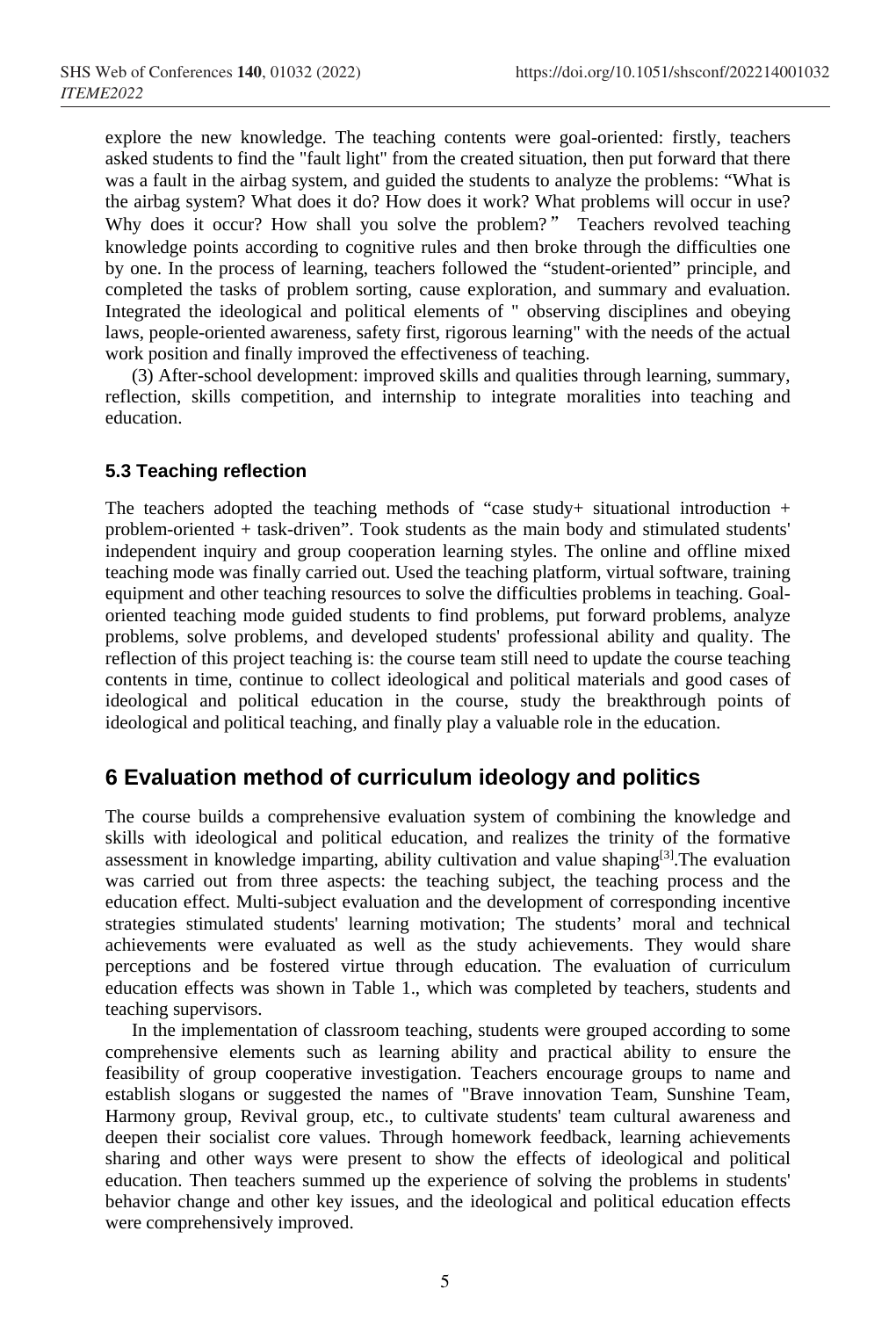| Project                              | Evaluation content                                                                                                         | rating                          |                |               |
|--------------------------------------|----------------------------------------------------------------------------------------------------------------------------|---------------------------------|----------------|---------------|
|                                      |                                                                                                                            | $\mathsf{A}$                    | $\overline{B}$ | $\mathcal{C}$ |
| Knowledge and<br>skills              | Knowledge points (structure and principle) : $\circ$ Mastery $\circ$<br>Basic mastery o Poor mastery                       |                                 |                |               |
|                                      | Ability of reading and applying circuit diagram: $\circ$ Strong $\circ$<br>Basic o Poor                                    |                                 |                |               |
|                                      | Analysis ability of common faults: $\circ$ Strong $\circ$ Basic $\circ$ Poor                                               |                                 |                |               |
|                                      | Common fault diagnosis and repair ability: o Strong o<br>Basic o Poor                                                      |                                 |                |               |
|                                      | Need to focus on deepening learning and improving:                                                                         |                                 |                |               |
| The<br>moral<br>education<br>quality | $\circ$ Show up on time $\circ$ Be fully equipped $\circ$ Obey<br>assignments $\circ$ Follow rules and regulations         |                                 |                |               |
|                                      | Proactive o Strong sense of responsibility<br>$\circ$<br>$\circ$<br>Hardworking o Dedicated to work                        |                                 |                |               |
|                                      | o Environmental awareness o Cost awareness o Safe<br>operation o Service awareness                                         |                                 |                |               |
|                                      | $\circ$ Effective communication $\circ$ Solidarity and cooperation $\circ$<br>Innovative thinking o7S management standards |                                 |                |               |
|                                      | Practicing core socialist values -                                                                                         |                                 |                |               |
|                                      | Other qualities to focus on:                                                                                               |                                 |                |               |
| Comprehensive<br>evaluation          | It is mainly evaluated from the aspects of knowledge and<br>skill mastery and moral education quality.                     | Signature:<br>Company<br>(seal) |                |               |
| Improvement<br>strategy              |                                                                                                                            | Signature:<br>Company<br>(seal) |                |               |

**Table 1.** Evaluation table of educational effect of curriculum.

# **7 Summary of curriculum ideology and politics**

This course group recruited ideological and political teachers to form a course team and set out a guiding outline. Teacher kept preparing for the courses together and did the curriculum ideological and political teaching researches in depth. The ideological and political elements and materials were further extracted and summarized. However, There are still some problems in the teaching practice: Firstly, the elements of ideological and political teaching in courses mainly focus on personal cultivation and professional norms and they lack the ideological and political theory guidance; Secondly, there are few explicit ideological and political elements in the course, and it is difficult to explore implicit ideological and political elements. Thirdly, it is difficult to gasp the ideological and political points and neglects some professional teaching contents; Furthermore, the ideological and political elements in the curriculum lack highlights and it is hard to improve the connotation. In the future, we will continue to integrate teaching resources with the typical cases in order to achieve the goals of "3 integrations, 2 innovations and 1 connection" showed in Figure1.

We would like to extend our sincere gratitude to Han Yuyong Master Studio of Vocational Education, for its instructive advice on this article. Special thanks should go to projects *The Curriculum Ideological and Political Teaching Reform Project* (Project number: KCSZ2020008) and *Research and Practice on the Vocational Cultivation Quality Improvement of Intelligent Manufacturing Professional Group* (Project number: 2021Z0074) for the help to us.